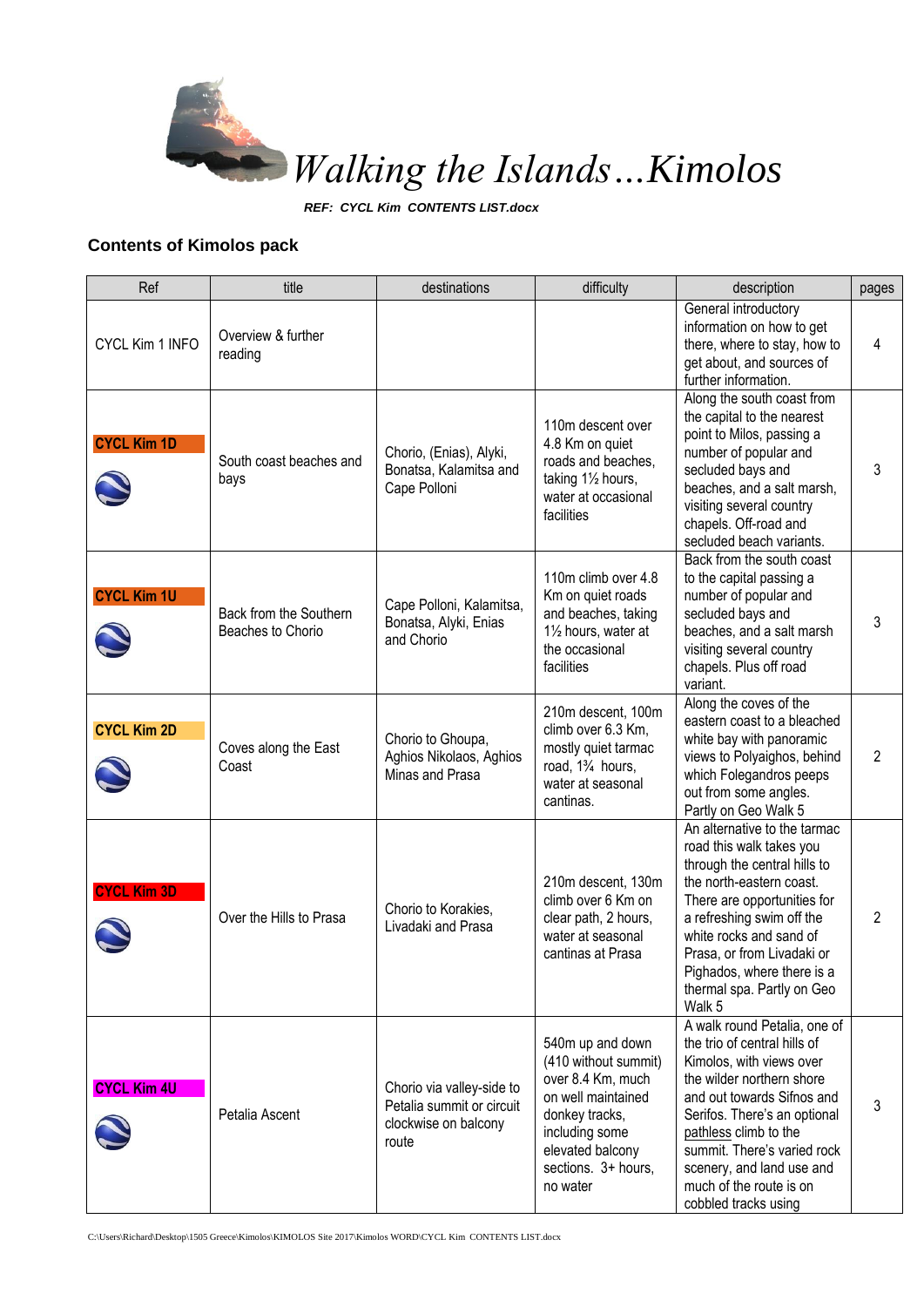|                      |                                     |                                                                                                                                              |                                                                                                                                                                                    | multicoloured stones.<br>Numerous hut remains and<br>walling on the summit.<br>Partly on Geo walk 5.                                                                                                                                                                                                                                                                                                                                          |   |
|----------------------|-------------------------------------|----------------------------------------------------------------------------------------------------------------------------------------------|------------------------------------------------------------------------------------------------------------------------------------------------------------------------------------|-----------------------------------------------------------------------------------------------------------------------------------------------------------------------------------------------------------------------------------------------------------------------------------------------------------------------------------------------------------------------------------------------------------------------------------------------|---|
| <b>CYCL Kim 4D</b>   | Petalia Circuit                     | Chorio via farmed slopes<br>to circuit anticlockwise<br>round Petalia and return<br>via Ksevri Valley side                                   | 410m up and down<br>over 8.5 Km, much<br>on well maintained<br>donkey tracks, 3<br>hours, no water.<br>Optional 4km detour<br>down to a monastery<br>on the northern coast.        | A circuit of Petalia on an<br>elevated balcony route, with<br>views over the wilder<br>northern shore and out<br>towards Sifnos and Serifos.<br>There's an optional descent<br>to the sea at Panaghia<br>Monasteriotissa There's<br>varied rock scenery, and<br>land use including mining<br>remains. Much of the route<br>is on cobbled tracks using<br>multicoloured stones. Partly<br>on Geo walk 5.                                       | 3 |
| <b>CYCL Kim 5</b>    | Skiadi, the Great Stone<br>Mushroom | Chorio to Kako Skali,<br>Skiadi, Mavrospilia,<br>Deka Bay, Aghios<br>Andreas and back along<br>an inland kalderimi<br>above the south coast. | 450m gain and loss<br>over 13 Km, on<br>(over-) signed paths<br>and a few short road<br>sections, 5 hours. No<br>water                                                             | A day hike exploring the<br>southern half of the island:<br>farmed uplands and wind-<br>eroded volcanic rock<br>including the island's<br>hallmark Skiadi, the Giant<br>Stone Mushroom. Then<br>down steeply to the<br>western coast to a couple of<br>bays. Finally back to Chorio<br>via the inland kalderimi<br>Partly on Geo Route 5                                                                                                      | 3 |
| <b>CYCL Kim 6U</b>   | Paliokastro                         | Chorio to Kako Skali,                                                                                                                        | 340m climb, 180m<br>descent over 5 Km on<br>clear path, well<br>signposted, though<br>the valley section<br>may be wet and<br>overgrown early in<br>the year. 2 hours. No<br>water | Follow a valley route out<br>north west, then join the<br>rough motor track for about<br>three kilometres before<br>branching off north to the<br>eroded north western<br>quarter. There's a close up<br>view of the summit and<br>dramatic gnarled rocks on<br>the steep northern face.<br>Optional descent marked<br>on the map to the north<br>coast at Aghioklima Bay, for<br>thermal springs and sea<br>caves. (not yet checked<br>out). | 2 |
| <b>CYCL Kim 4PAN</b> | View from Petalia                   |                                                                                                                                              |                                                                                                                                                                                    | Panorama diagram of view<br>from Petalia summit                                                                                                                                                                                                                                                                                                                                                                                               | 4 |
| <b>CYCL Kim 7U</b>   | Link Route Sklavos and<br>Petalia   | Kako Skali to the six way<br>junction below Petalia                                                                                          | 1.3 Km more or less<br>level, clear path, 15<br>mins, no water                                                                                                                     | A short link route for use<br>with walks 4, 5 and 6, giving<br>an alternative route to<br>Chorio, following part of<br>Geo Route 5. The balcony<br>track rounds the head of the<br>Ksevri Valley, on the slopes<br>of Sklavos and takes in an<br>unusual rock shelter and<br>two chapels.                                                                                                                                                     | 2 |